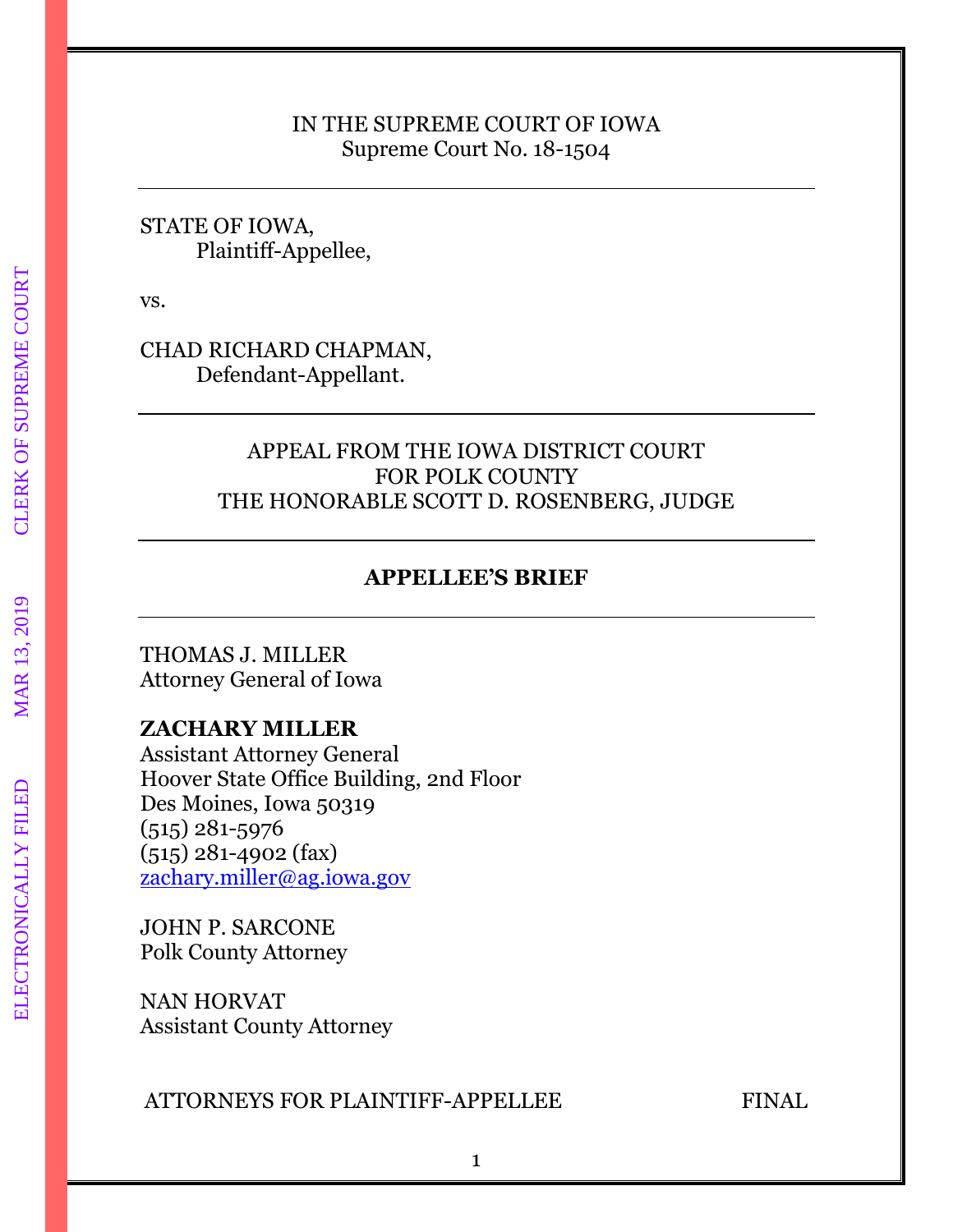# **TABLE OF CONTENTS**

| STATEMENT OF THE ISSUES PRESENTED FOR REVIEW  5                                                                                                                      |
|----------------------------------------------------------------------------------------------------------------------------------------------------------------------|
|                                                                                                                                                                      |
|                                                                                                                                                                      |
|                                                                                                                                                                      |
| I. The district court could consider the minutes of<br>testimony to find Chapman's crime sexually motivated. 10                                                      |
| II. Chapman is right: the district court erred by imposing<br>a special sentence under Iowa Code section 903B.2 and<br>the law-enforcement-initiative surcharge.  14 |
| III. Chapman's challenge attacking his reasonable ability<br>to pay court costs must be dismissed as unripe and                                                      |
| IV. There is no discrepancy between the oral<br>pronouncement and written sentence regarding                                                                         |
|                                                                                                                                                                      |
|                                                                                                                                                                      |
|                                                                                                                                                                      |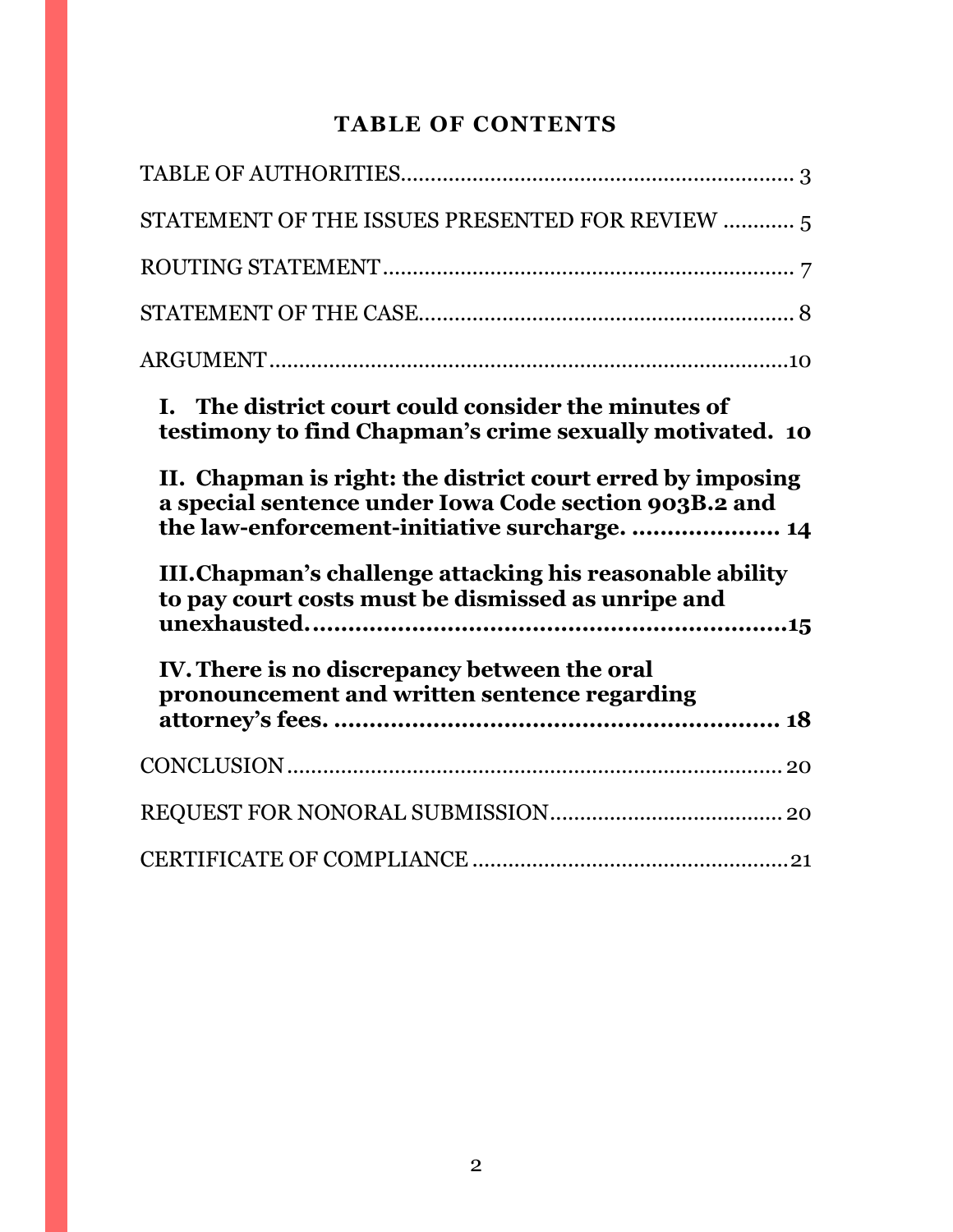# **TABLE OF AUTHORITIES**

# <span id="page-2-0"></span>**State Cases**

| Iowa Coal Mining Co. v. Monroe Cnty., 555 N.W.2d 418      |
|-----------------------------------------------------------|
| State v. Alexander, No. 16-0669, 2017 WL 510950           |
|                                                           |
| State v. Campbell, No. 15-1181, 2016 WL 4543763           |
| State v. Formaro, 638 N.W.2d 720 (Iowa 2002)11, 18        |
| State v. Gonzalez, 582 N.W.2d 515 (Iowa 1998)  11, 12, 13 |
|                                                           |
| State v. Jackson, 601 N.W.2d 354 (Iowa 1999) 15, 16, 17   |
| State v. Jose, 636 N.W.2d 38 (Iowa 2001)  11, 18, 19      |
|                                                           |
| State v. Letscher, 888 N.W.2d 880 (Iowa 2016) 10, 11, 18  |
|                                                           |
| <i>State v. Mesenbrink, No.</i> 15–0054, 2015 WL 7075826  |
|                                                           |
|                                                           |
|                                                           |
| State v. Rigel, No. 16-0576, 2017 WL 936135               |
|                                                           |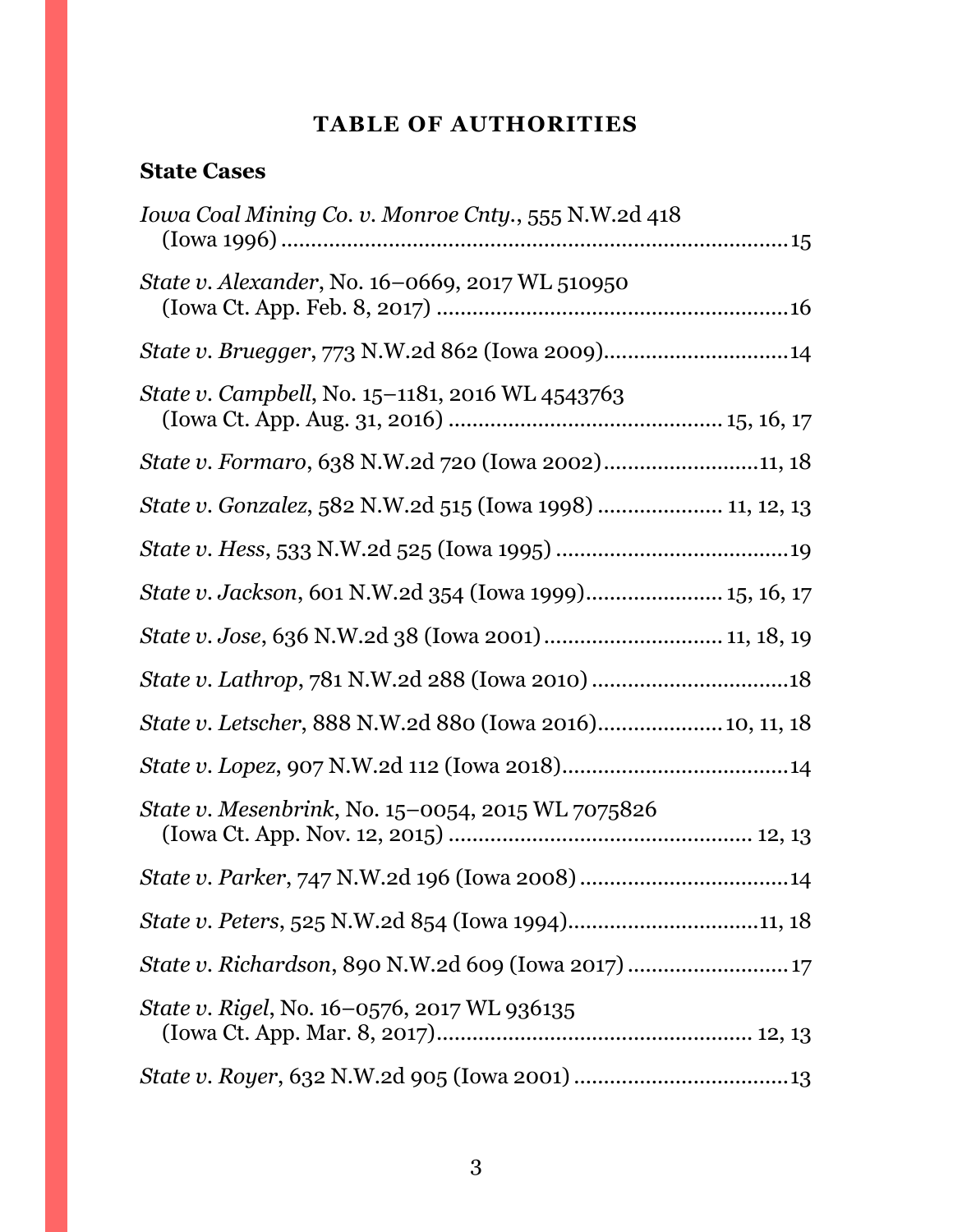| <b>State Statutes</b> |  |
|-----------------------|--|
|                       |  |
|                       |  |
|                       |  |
|                       |  |
|                       |  |
|                       |  |
|                       |  |
|                       |  |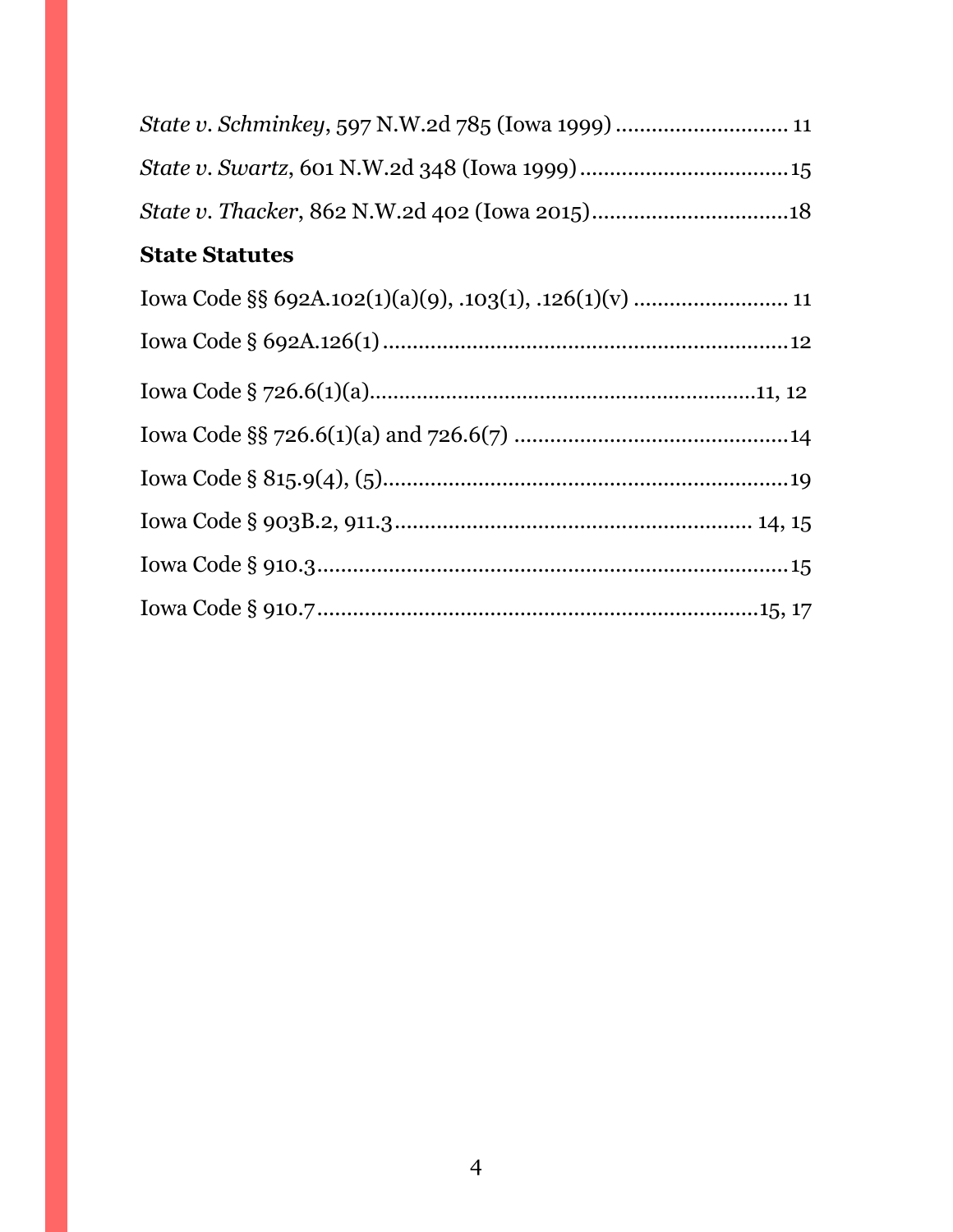### <span id="page-4-0"></span>**STATEMENT OF THE ISSUES PRESENTED FOR REVIEW**

# **I. The district court could consider the minutes of testimony to find Chapman's crime sexually motivated.**

# **Authorities**

*State v. Mesenbrink*, No. 15–0054, 2015 WL 7075826 (Iowa Ct. App. Nov. 12, 2015) *State v. Formaro*, 638 N.W.2d 720 (Iowa 2002) *State v. Jose*, 636 N.W.2d 38 (Iowa 2001) *State v. Letscher*, 888 N.W.2d 880 (Iowa 2016) *State v. Peters*, 525 N.W.2d 854 (Iowa 1994) *State v. Rigel*, No. 16–0576, 2017 WL 936135 (Iowa Ct. App. Mar. 8, 2017) *State v. Royer*, 632 N.W.2d 905 (Iowa 2001) *State v. Gonzalez*, 582 N.W.2d 515 (Iowa 1998) *State v. Schmink*ey, 597 N.W.2d 785 (Iowa 1999) Iowa Code § 726.6(1)(a) Iowa Code § 692A.102(1)(a)(9), .103(1), .126(1)(v) Iowa Code § 692A.126(1)

### **II. Chapman is right: the district court erred by imposing a special sentence under Iowa Code section 903B.2 and the law-enforcement-initiative surcharge.**

#### **Authorities**

*State v. Bruegger*, 773 N.W.2d 862 (Iowa 2009) *State v. Lopez*, 907 N.W.2d 112 (Iowa 2018) *State v. Parker*, 747 N.W.2d 196 (Iowa 2008) Iowa Code §§ 903B.2, 911.3 Iowa Code §§ 726.6(1)(a) and 726.6(7)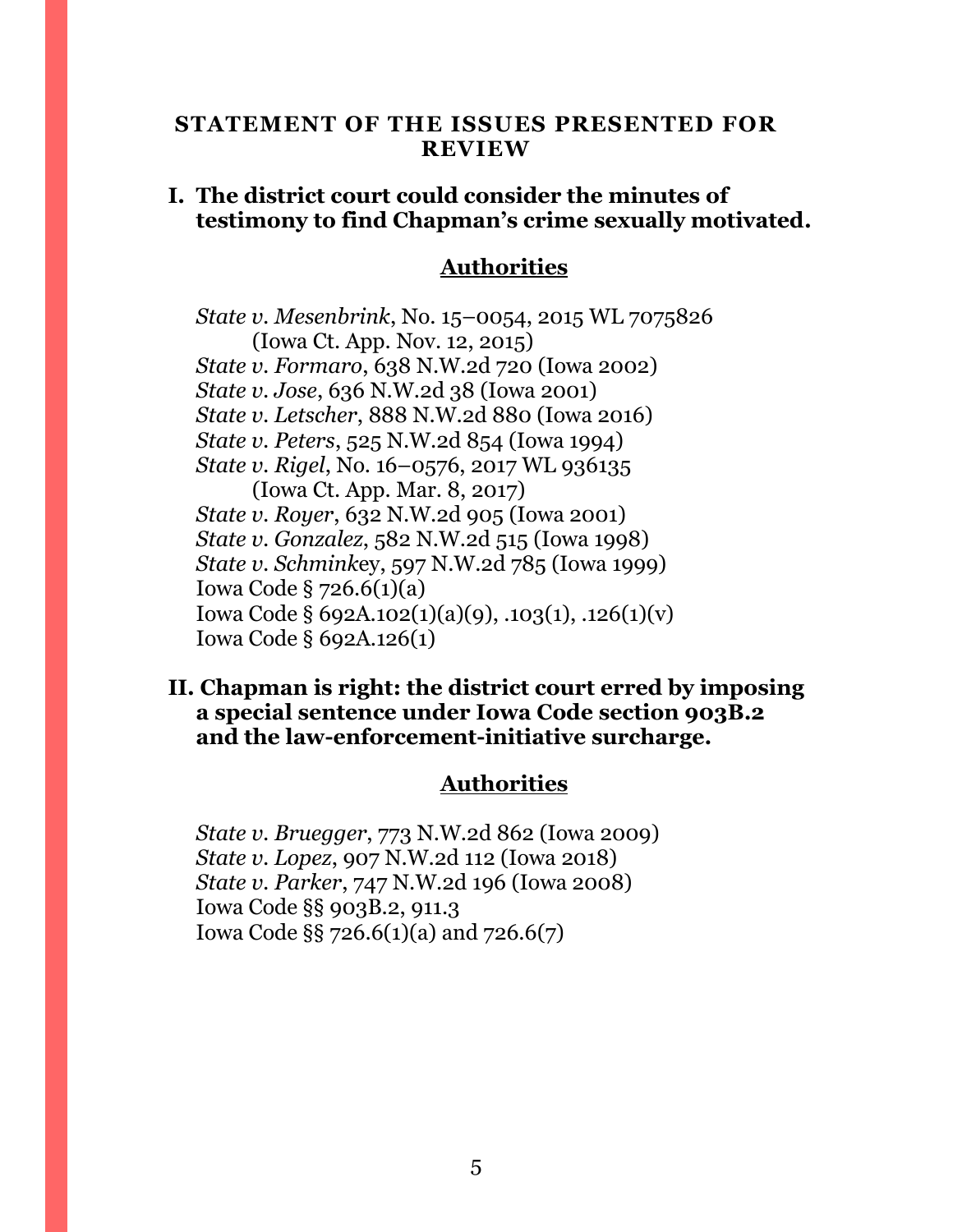**III. Chapman's challenge attacking his reasonable ability to pay court costs must be dismissed as unripe and unexhausted.**

### **Authorities**

*Iowa Coal Mining Co. v. Monroe Cnty.*, 555 N.W.2d 418 (Iowa 1996) *State v. Alexander*, No. 16–0669, 2017 WL 510950 (Iowa Ct. App. Feb. 8, 2017) *State v. Campbell*, No. 15–1181, 2016 WL 4543763 (Iowa Ct. App. Aug. 31, 2016) *State v. Jackson*, 601 N.W.2d 354 (Iowa 1999) *State v. Richardson*, 890 N.W.2d 609 (Iowa 2017) *State v. Swartz*, 601 N.W.2d 348 (Iowa 1999) Iowa Code § 910.3 Iowa Code § 910.7

## **IV. There is no discrepancy between the oral pronouncement and written sentence regarding attorney's fees.**

## **Authorities**

*State v. Formar*o, 638 N.W.2d 720 (Iowa 2002) *State v. Hess*, 533 N.W.2d 525 (Iowa 1995) *State v. Pete*rs, 525 N.W.2d 854 (Iowa 1994) *State v. Jose*, 636 N.W.2d 38 (Iowa 2001) *State v. Lathrop*, 781 N.W.2d 288 (Iowa 2010) *State v. Letscher*, 888 N.W.2d 880 (Iowa 2016) *State v. Thacker*, 862 N.W.2d 402 (Iowa 2015) Iowa Code § 815.9(4), (5)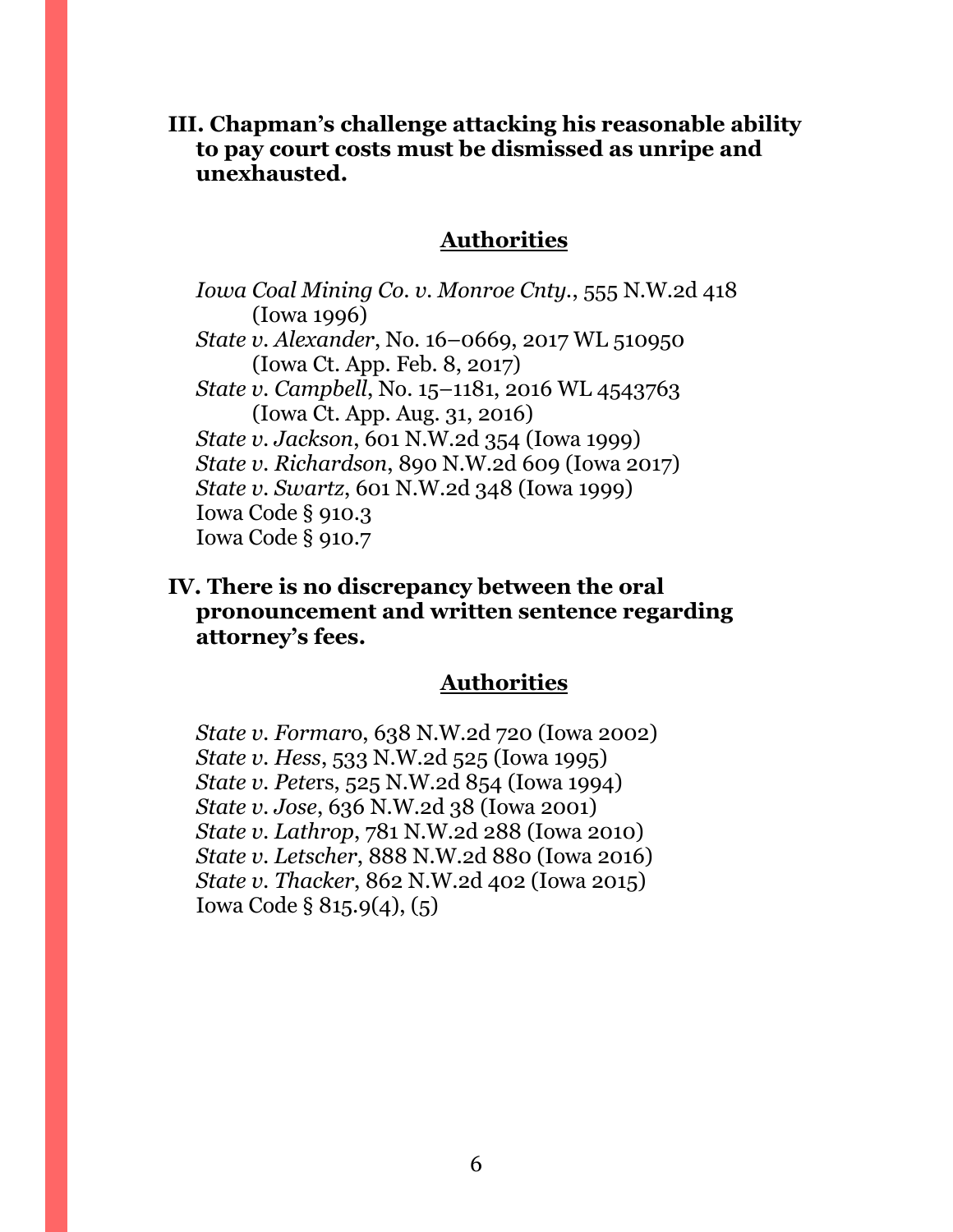#### **ROUTING STATEMENT**

<span id="page-6-0"></span>None of the retention criteria in Iowa Rule of Appellate Procedure 6.1101(2) apply to the issues raised in this case, so transfer to the Court of Appeals is appropriate. Iowa R. App. P. 6.1101(1).

Chapman disagrees, asserting that the Supreme Court should retain the case to "address[] Iowa Code section 692A.126," and decide his reasonable-ability-to-pay argument. Chapman Br. at 19–20. Neither issue justifies retention.

Chapman is mistaken that his section 692A.126 claim presents an issue the Supreme Court has never addressed. His claim asks what parts of and for what purposes the district court can use the minutes of testimony to enhance his sentence. Chapman Br. at 33–40. The Supreme Court has already explained how to use the minutes in such situations. *State v. Gonzalez*, 582 N.W.2d 515, 517 (Iowa 1998) (per curiam). A sentencing court can "consider those facts contained in the minutes that are admitted to or otherwise established as true," but "[w]here portions of the minutes are not necessary to establish a factual basis for a plea, they are deemed denied by the defendant and are otherwise unproved and a sentencing court cannot consider or rely on them." *Id.* (citing *State v. Black*, 324 N.W.2d 313, 316 (Iowa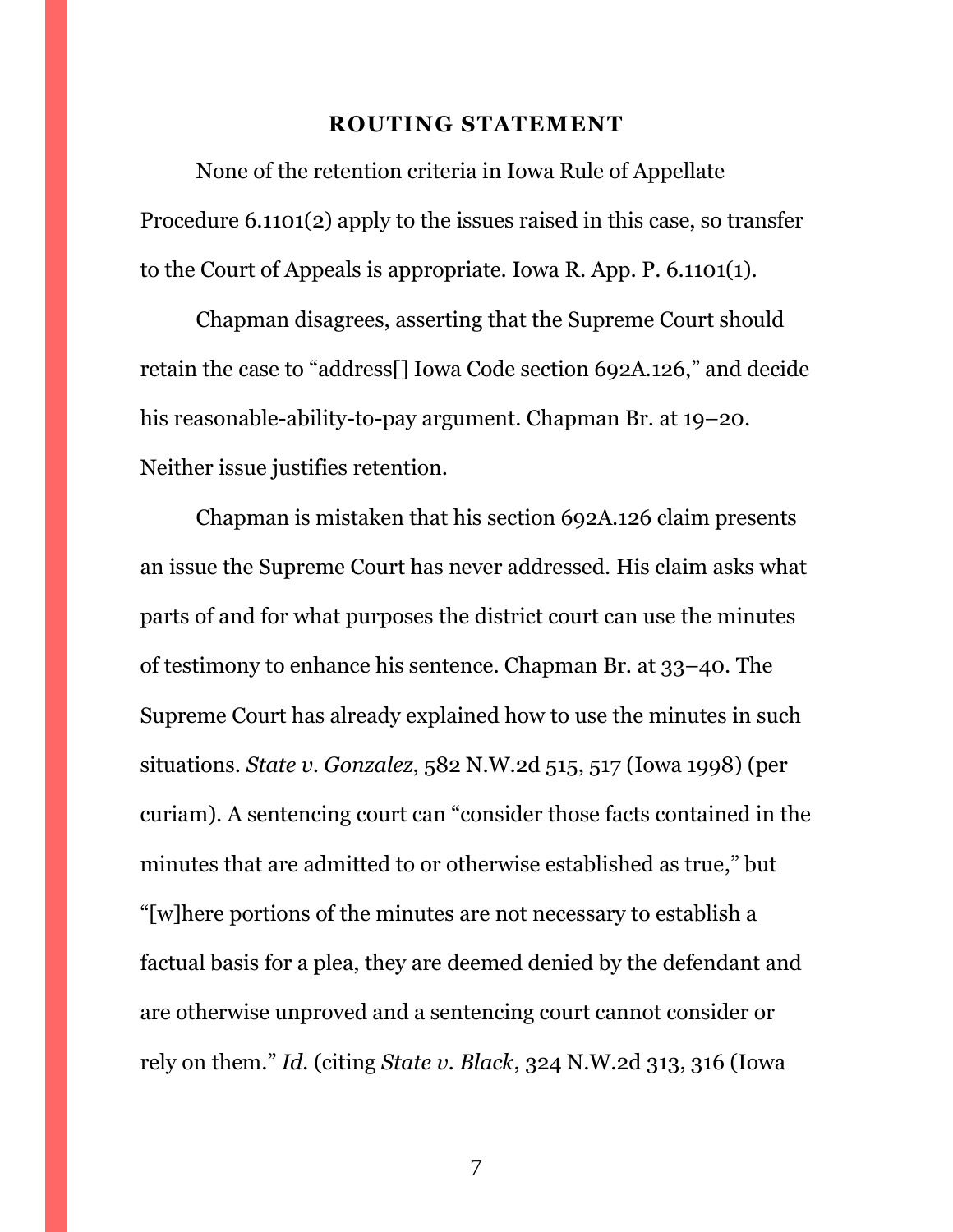1982)); *see also*, *e.g. State v. Rigel*, No. 16–0576, 2017 WL 936135, at \*3 (Iowa Ct. App. Mar. 8, 2017). And a district court can consider the minutes to establish the factual basis needed to accept an *Alford<sup>1</sup>* plea. *State v. Schminkey*, 597 N.W.2d 785, 788 (Iowa 1999) (en banc).

As for Chapman's reasonable-ability-to-pay claim, the Iowa Supreme Court has taken several cases dealing with this issue. *See*  Chapman Br. at 21 (citation omitted). Once those cases are decided, the Court of Appeals can apply the law to resolve this case. Iowa R. App. P. 6.1101(3).

### **STATEMENT OF THE CASE**

### <span id="page-7-0"></span>**Nature of the Case**

 $\overline{a}$ 

Defendant Chad Richard Chapman appeals following his *Alford* plea to child endangerment in violation of Iowa Code sections  $726.6(1)(a)$  and  $726.6(7)$ . He attacks his sentence in four ways: (1) the State failed to prove his offense was sexually motivated, (2) the Court unlawfully imposed a special sentence under Iowa Code section 903B.2 and the law-enforcement-initiative surcharge, (3) the district court ordered him to pay court costs without determining his

<sup>1</sup> *North Carolina v. Alford*, 400 U.S. 25 (1970).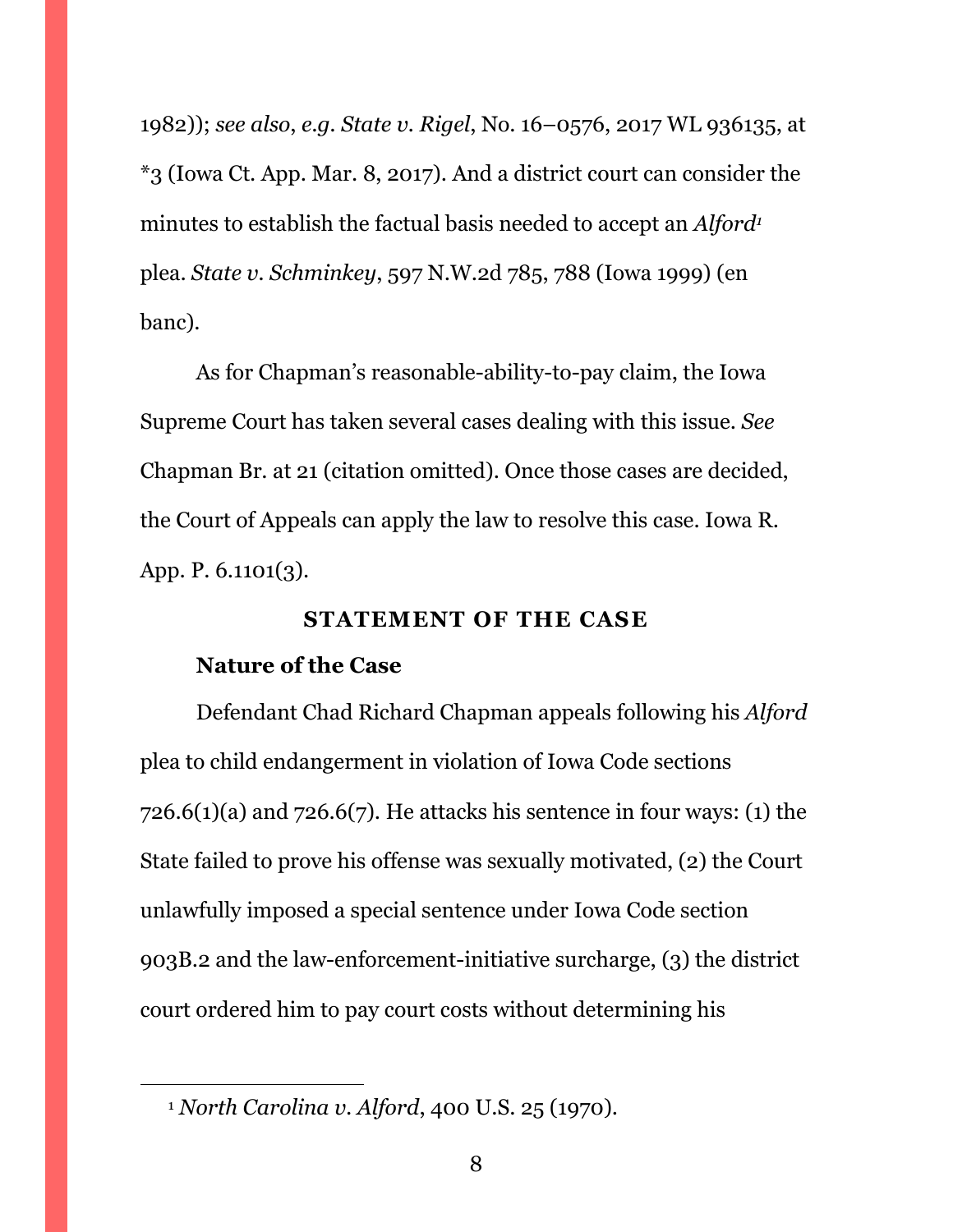reasonable ability to pay, and (4) a discrepancy exists between the oral and written sentences about attorney's fees. Only his second claim prevails.

### **Course of Proceedings and Facts**

Chapman entered an *Alford* plea to child endangerment. Sentencing Order (8/28/2018) at 1; App.22; Am. Trial Info. (7/9/2018); App.13. He acknowledged the district court would consider the minutes in accepting his plea but asserted it could not consider them for sentencing. Plea Hr'g Tr., 45:19 to 46:2; Sentencing Hr'g Tr., 12:4–8, 15:5–14. The minutes explained that when he babysat CB, a six-year-old girl, he "d[id] S-E-X to" her; "put his wiener between her legs," meaning he "put his penis on her private"; and "licked her 'pee-pee." Mins. of Test.  $(10/5/2017)$  at  $1-2$ ; C.App.4–5.

In sentencing Chapman, the district court "placed him on the sex offender registry for … ten years" after finding beyond a reasonable doubt that his offense was sexually motivated. Sentencing Tr., 12:9–13. It also imposed a special sentence under Iowa Code section 903B.2, the law-enforcement-initiative surcharge, applicable fines, and court costs. *Id.* at 12:14–16, 15:1–3; Sentencing Order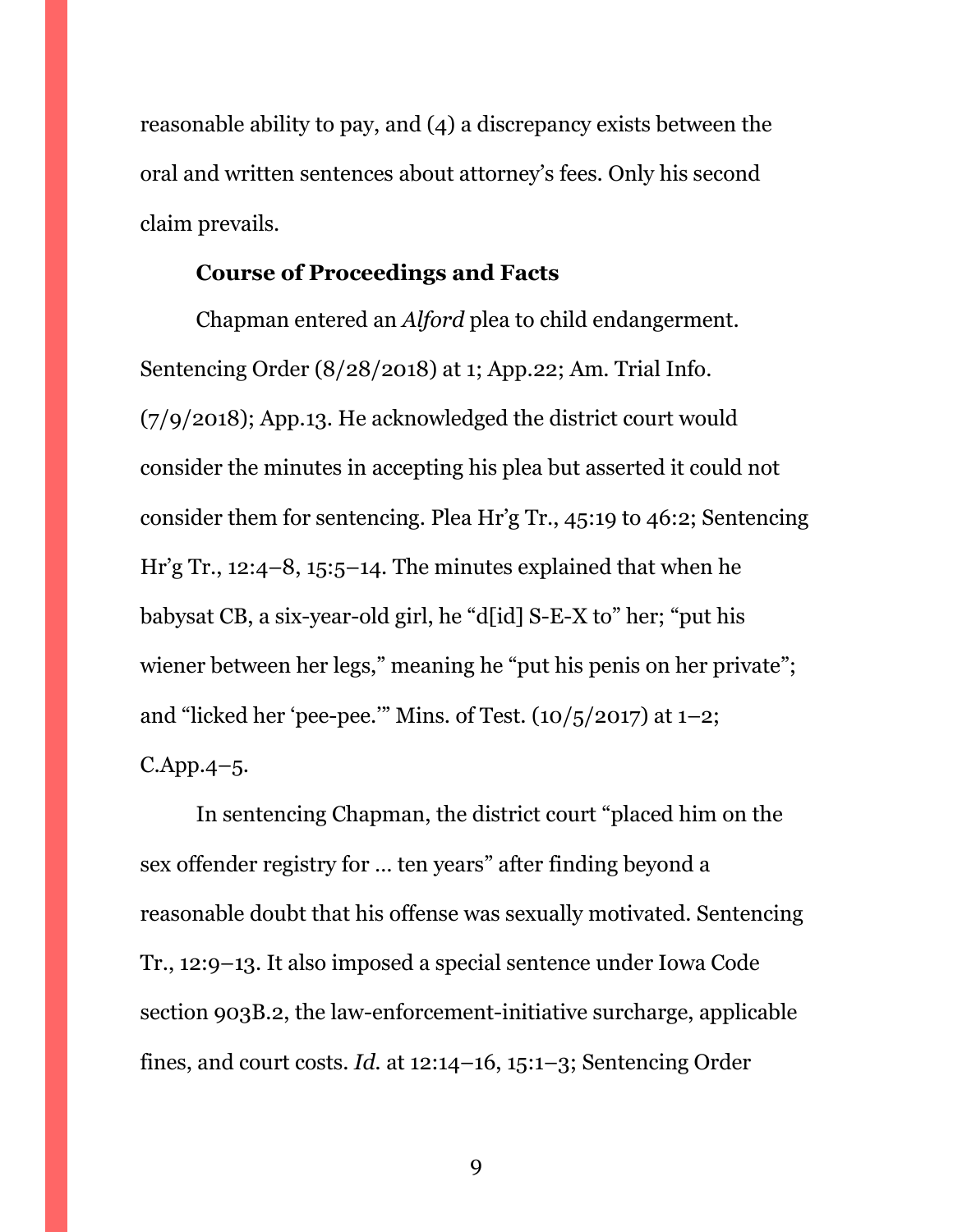(8/28/2018) at 3, 4, 5; App.24, 25, 26. It ordered Chapman to "make restitution in the amount of \$TBD." *Id.* at 3; App.24. The Department of Correctional Services entered a plan of payment making Chapman's restitution "due immediately." Plan of Payment (8/28/2018); App.28. At the time Chapman appealed, no order had been entered setting the amount of restitution, though the combine general docket report filed five days later included amounts for some items Chapman owed. Notice of Appeal (8/30/2018); App.29; General Docket Report (9/4/2018) at 11; App.31.

#### **ARGUMENT**

# <span id="page-9-1"></span><span id="page-9-0"></span>**I. The district court could consider the minutes of testimony to find Chapman's crime sexually motivated.**

### **Preservation of Error**

Chapman preserved error by objected to the district court considering the minutes in finding his crime sexually motivated. Sentencing Hr'g Tr., 15:5–14.

### **Standard of Review**

This Court reviews sentencing decisions for correction of errors at law. *State v. Letscher*, 888 N.W.2d 880, 883 (Iowa 2016) (citation omitted). It "will not reverse the decision of the district court absent an abuse of discretion or some defect in the sentencing procedure."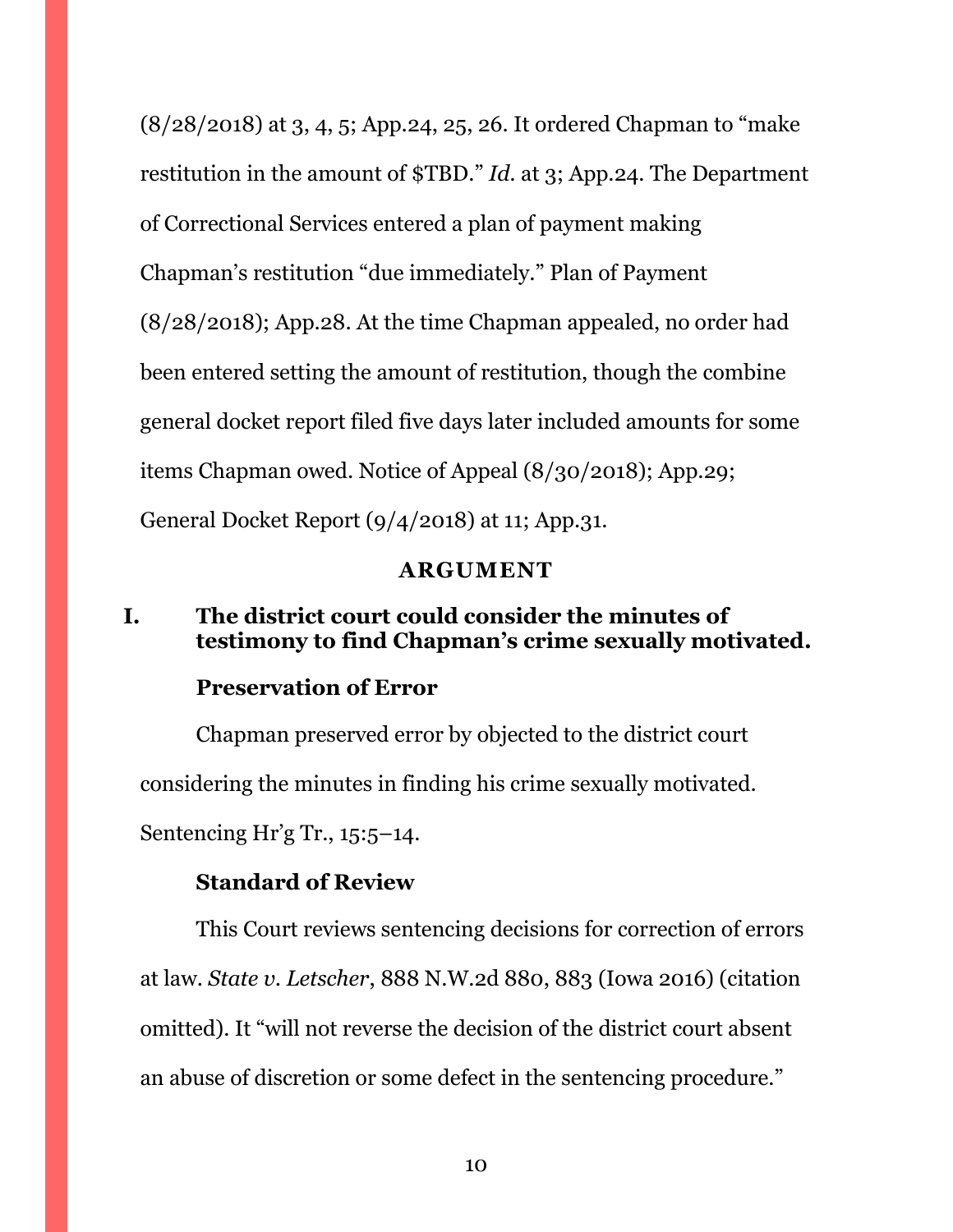*Id.* (quoting *State v. Formaro*, 638 N.W.2d 720, 724 (Iowa 2002)). A sentencing decision "enjoys a strong presumption in its favor." *State v. Jose*, 636 N.W.2d 38, 41 (Iowa 2001) (citing *State v. Peters*, 525 N.W.2d 854, 859 (Iowa 1994)).

#### **Merits**

Because Chapman pleaded guilty to child endangerment under Iowa Code section 726.6(1)(a), the district court could order him to register as a sex offender for ten years if it found "beyond a reasonable doubt" that his offense was "sexually motivated." Iowa Code § 692A.102(1)(a)(9), .103(1), .126(1)(v). Chapman argues that the district court erred by so finding. Chapman Br. at 27. The crux of his argument is that the district court could rely on the minutes of testimony to support his plea only, not to enhance punishment. *Id.* at 38–39. He is wrong.

As Chapman acknowledges, the district court could rely on the minutes to establish his guilt. Plea Hr'g Tr., 45:19 to 46:2; *see*, *e.g. Schminkey*, 597 N.W.2d at 788. But contrary to his argument, it could also consider the minutes that proved his guilt to find his offense was sexually motivated beyond a reasonable doubt. *See Gonzalez*, 582 N.W.2d at 517. In *Rigel* and *State v. Mesenbrink*, both of which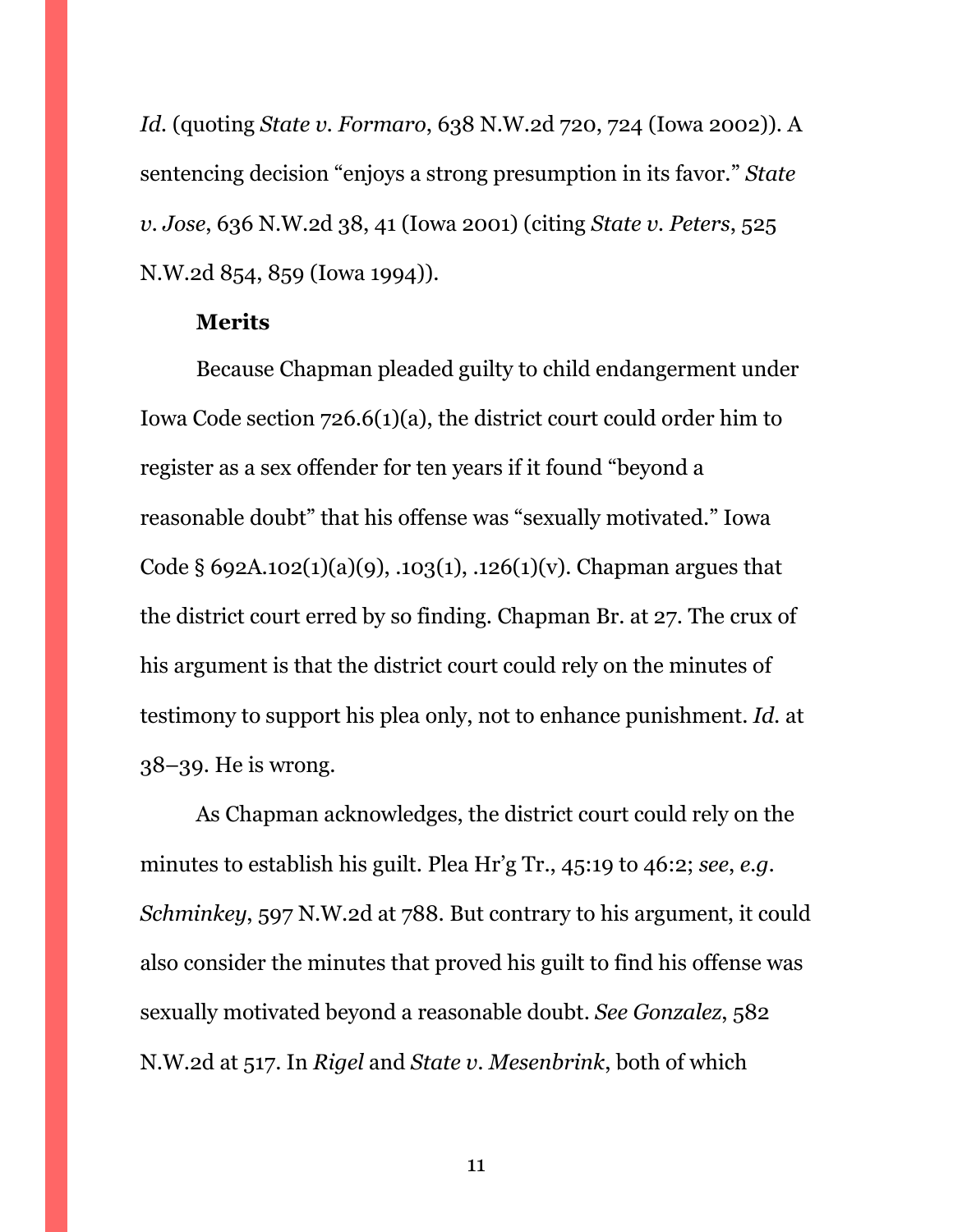Chapman relies on, the Court of Appeals acknowledged that a district court could consider the minutes of testimony establishing the defendant's guilt on his *Alford* plea to enhance punishment so long as the defendant did not deny the minutes relied on. 2017 WL 936135, at  $*$ 5; No. 15–0054, 2015 WL 7075826, at  $*$ 5 (Iowa Ct. App. Nov. 12, 2015). Here, Chapman did not deny any of the minutes, so the district court could consider the minutes that proved his guilt when considering sexual motivation. *See Gonzalez*, 582 N.W.2d at 517.

The minutes proving Chapman's guilt established that his crime was sexually motivated beyond a reasonable doubt. *See* Iowa Code § 692A.126(1). To prove he committed child endangerment, the State had to show, among other things, that Chapman acted with knowledge he was creating a substantial risk to CB's physical, mental, or emotional health or safety. Iowa Model Jury Instr. 2610.1 (2018); Iowa Code  $\S$  726.6(1)(a). The facts in the minutes proving that element were that: CB said Chapman "does S-E-X to me," meaning "humping"; Chapman "licked [CB's] 'pee'"; and "put his wiener between [CB's] private and her butt and started humping," though he did not penetrate CB. Mins. of Test.  $(10/5/2017)$  1, 2; C.App.4, 5. Nothing else in the minutes could have proven that Chapman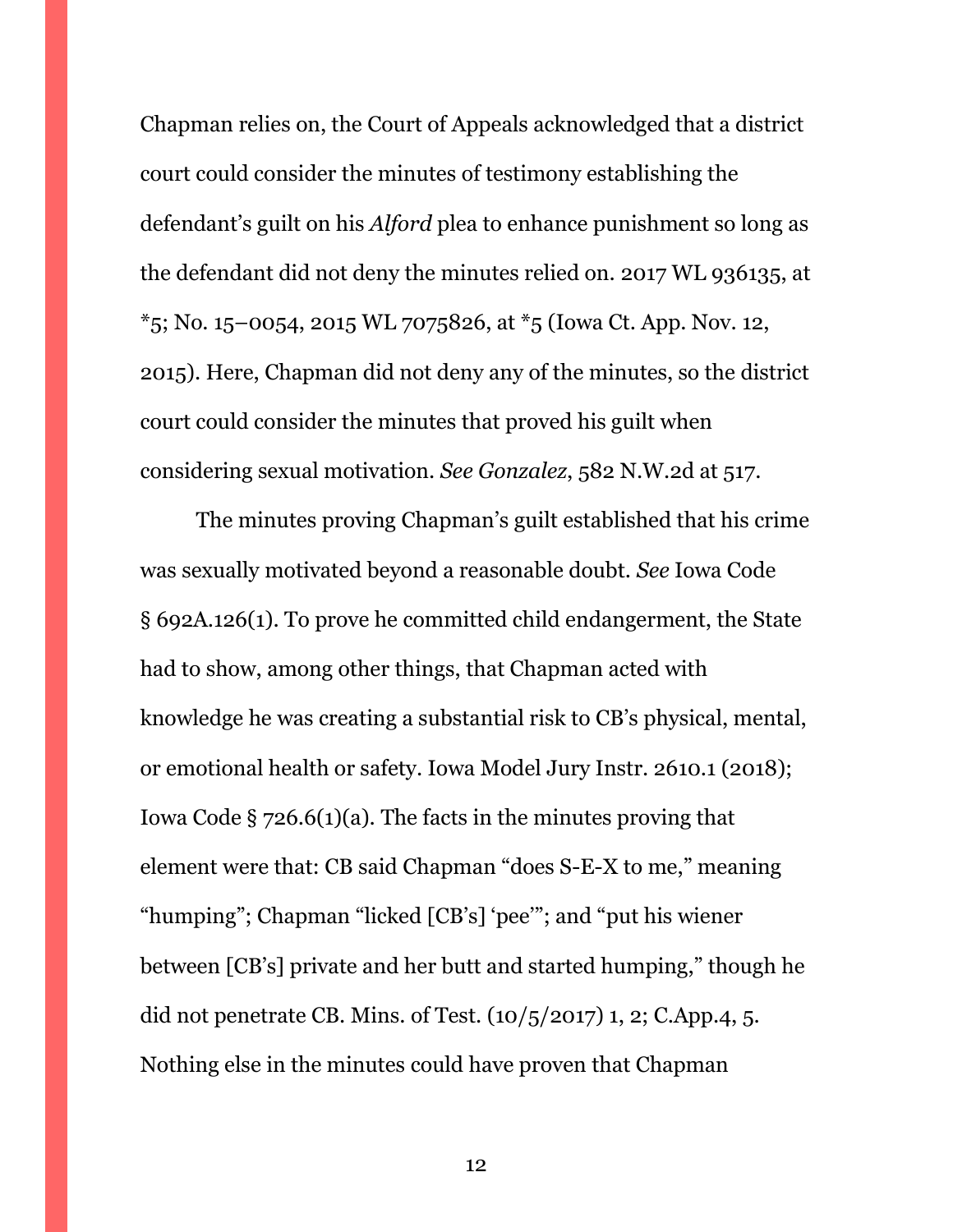knowingly created a risk to CB's health or safety. *See generally id.*; C.App.4–5; Addl. Mins. of Test. (3/20/2018); C.App.9–10. Thus, Chapman's conduct proving that he knowingly created a risk to CB's health or safety—licking her vagina and putting his penis on her vagina and buttock and humping—also showed his sexual motivation. And there is no conceivable non-sexual explanation for his licking CB's vagina or putting his penis on her vagina and buttock and humping her; indeed, Chapman does not advance one.

If this Court disagrees, the correct remedy is a remand to allow the State to make the requisite showing. The Court of Appeals has twice reached that conclusion. *Rigel*, 2017 WL 936135, at \*5 (citing *State v. Royer*, 632 N.W.2d 905, 909–10 (Iowa 2001)); *Mesenbrink*, 2015 WL 7075826, at \*5. That conclusion is correct here because the record contains sufficient evidence, if presented at sentencing on remand, to prove beyond a reasonable doubt that Chapman's conduct was sexually motivated. *See* Mins. of Test. (10/5/2017) at 1–2; C.App.4–5.

In the end, this Court should reject Chapman's pick-and-choose approach to the minutes of testimony: consider them to establish guilt, but not to enhance punishment. Chapman Br. at 33. Beyond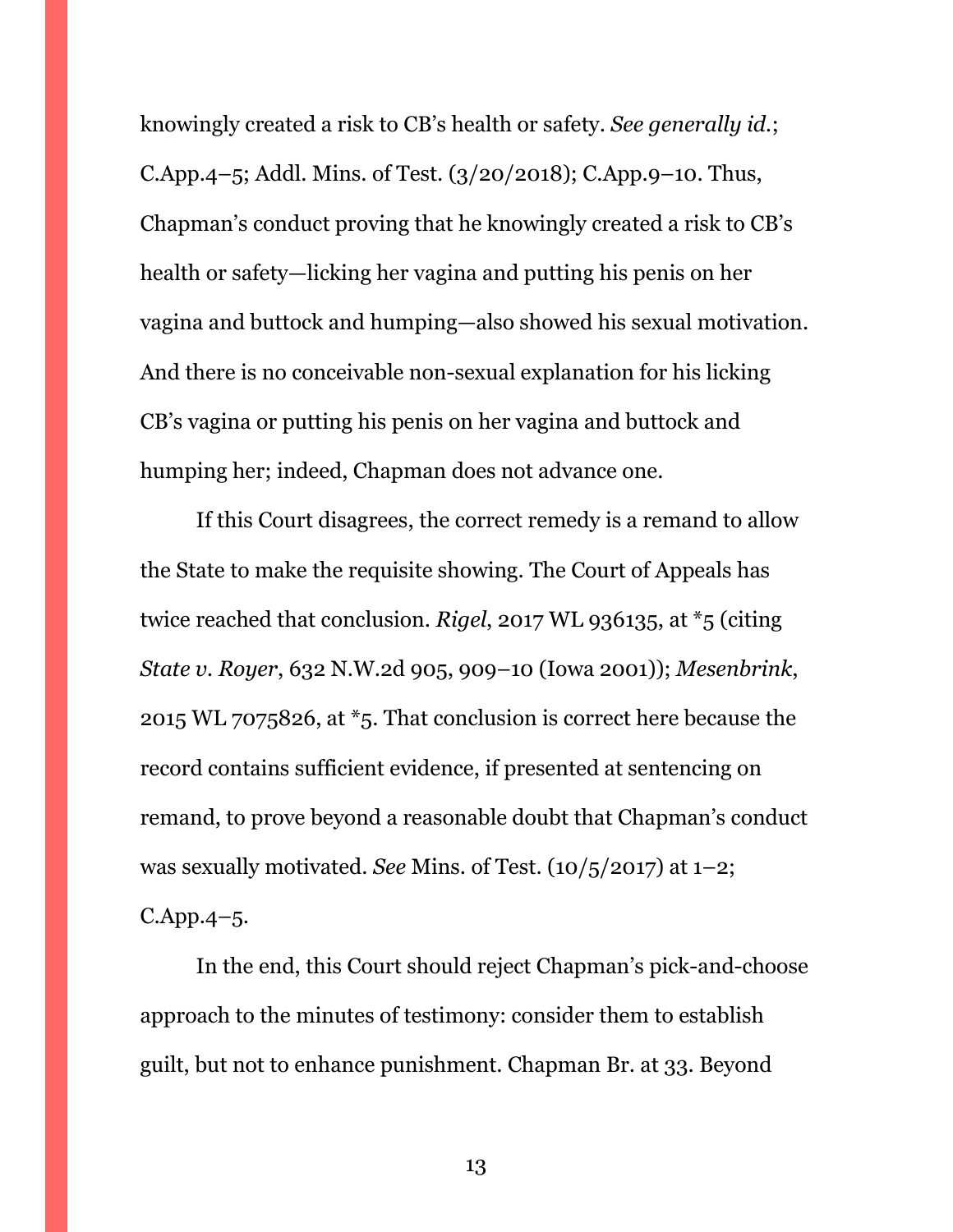self-interest, no principle supports his approach. This Court should reject his proposal and affirm the district court's finding that Chapman was sexually motivated when he rubbed his penis on CB's vagina and buttock and licked her vagina.

# <span id="page-13-0"></span>**II. Chapman is right: the district court erred by imposing a special sentence under Iowa Code section 903B.2 and the law-enforcement-initiative surcharge.**

# **Preservation of Error**

"A defendant may challenge an illegal sentence at any time."

*State v. Bruegger*, 773 N.W.2d 862, 869 (Iowa 2009) (citing *State v.* 

*Parker*, 747 N.W.2d 196, 212 (Iowa 2008)).

# **Standard of Review**

This Court reviews a claim "that a sentence is illegal for correction of errors at law." *State v. Lopez*, 907 N.W.2d 112, 116 (Iowa 2018).

# **Merits**

When sentencing Chapman, the district court imposed a special sentence under Iowa Code section 903B.2 and the law-enforcementinitiative surcharge. Sentencing Hr'g Tr., 12:14–16, 15:1–3; Sentencing Order (8/28/2018) at 3; App.24. But neither punishment is authorized on a child-endangerment conviction under Iowa Code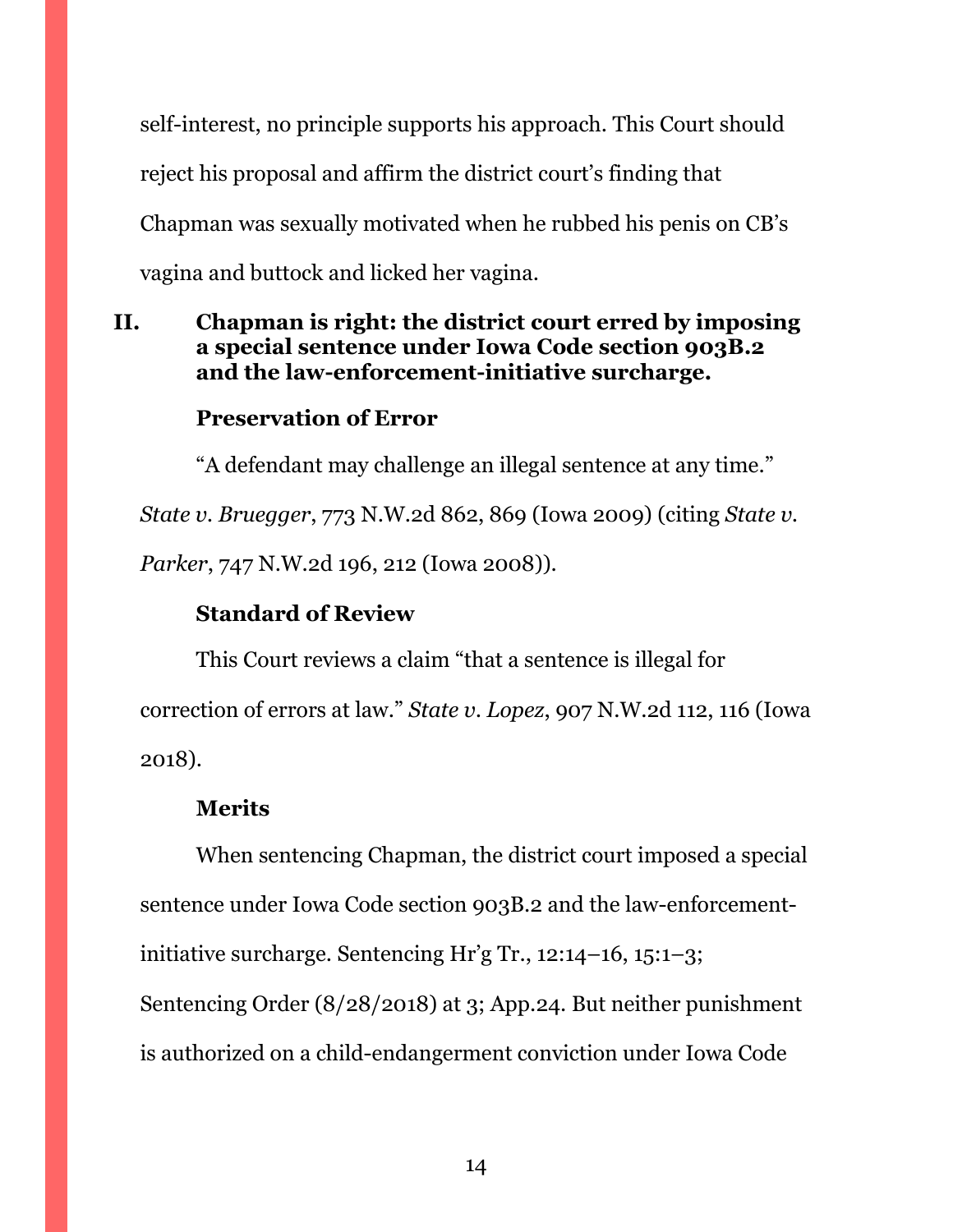sections 726.6(1)(a) and 726.6(7). Iowa Code §§ 903B.2, 911.3. This Court should therefore vacate those parts of Chapman's sentence.

# <span id="page-14-0"></span>**III. Chapman's challenge attacking his reasonable ability to pay court costs must be dismissed as unripe and unexhausted.**

## **Motion to Dismiss**

Chapman's ability-to-pay claim is not properly before this Court because it is not yet ripe. Nor is it exhausted. For those reasons, this Court should dismiss his claim. *See Iowa Coal Mining Co. v. Monroe Cnty.*, 555 N.W.2d 418, 432 (Iowa 1996) ("If a claim is not ripe for adjudication, a court is without jurisdiction to hear the claim and must dismiss it."); *State v. Jackson*, 601 N.W.2d 354, 357 (Iowa 1999) (declining to grant relief on a defendant's ability-to-pay challenge where the plan of restitution was not yet complete and the defendant had not yet petitioned the district court for modification under Iowa Code section 910.7).

A district court is not required to consider a defendant's reasonable ability to pay until "the plan of restitution contemplated by Iowa Code section 910.3 [i]s complete …." *Jackson*, 601 N.W.2d at 357; *see also State v. Swartz*, 601 N.W.2d 348, 354 (Iowa 1999); *State v. Campbell*, No. 15–1181, 2016 WL 4543763, at \*4 (Iowa Ct.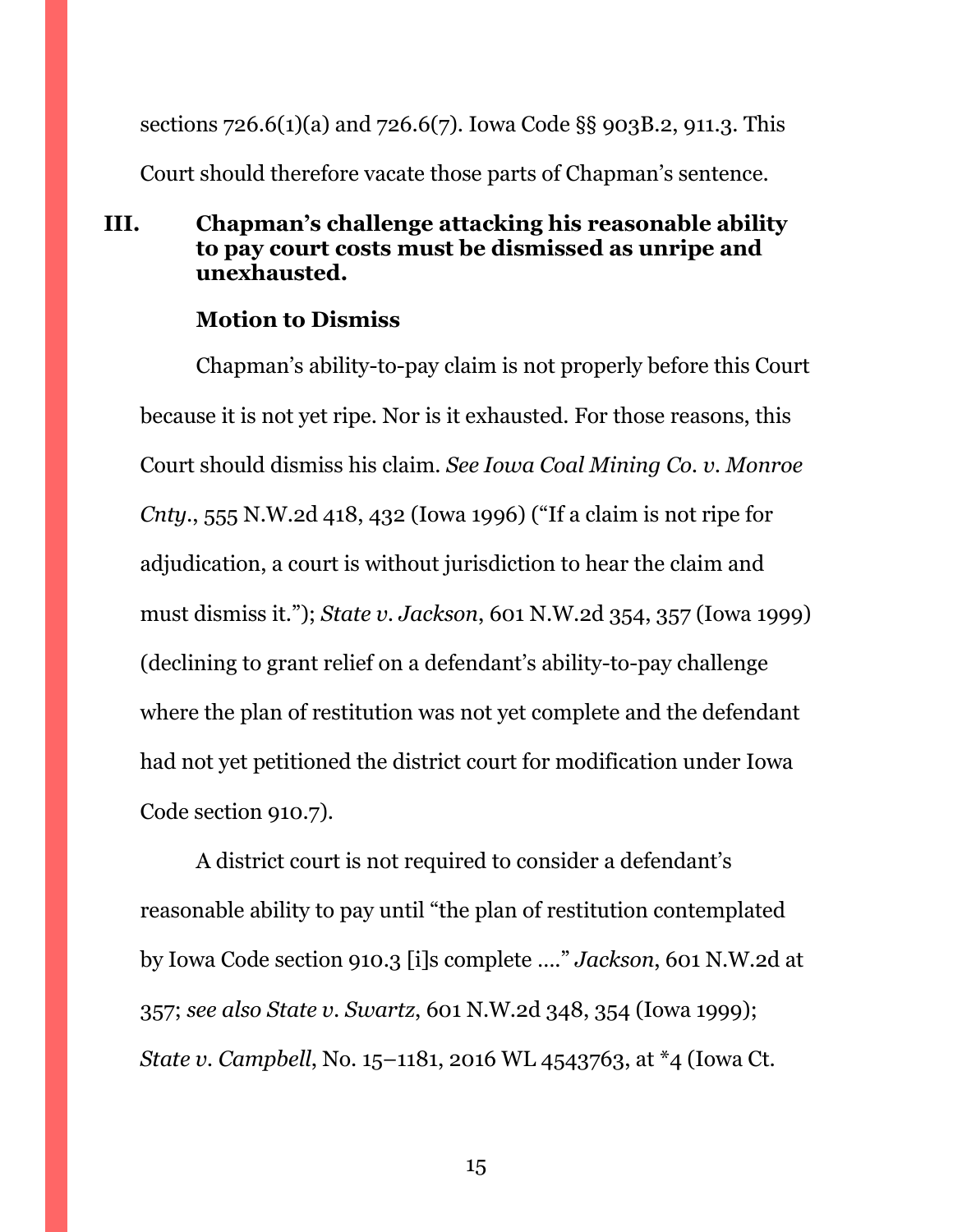App. Aug. 31, 2016) (stating that the sentencing court is not required to consider the defendant's ability to pay until it has issued "the order constituting the plan of restitution"). Until that obligation is triggered, a defendant's challenge on ability-to-pay grounds is premature. *E.g.*, *Jackson*, 601 N.W.2d at 357.

At the time of Chapman's appeal, his plan of restitution was not complete. The district court had ordered that Chapman pay court costs, but it did not include even a temporary amount of those costs in its sentencing order. Sentencing Order (8/28/2018) at 2, 3, 4; App.23, 24, 25. Indeed, it listed the amount of restitution as "\$TBD." Id. at 3; App.24. Nor has it entered any supplemental orders setting forth the amounts of those costs, though the general docket report, entered after Chapman appealed, fixed some costs. Combine General Docket Report (9/4/2018) at 11; App.31. Until the district court has "at a minimum, an estimate of the total amount of restitution," Chapman cannot challenge a determination regarding his ability to pay those costs and fees. *See Campbell*, 2016 WL 4543763, at \*4; *see also, e.g.*, *State v. Alexander*, No. 16–0669, 2017 WL 510950, at \*3 (Iowa Ct. App. Feb. 8, 2017) (holding that the district court's restitution order was "incomplete and not directly appealable" where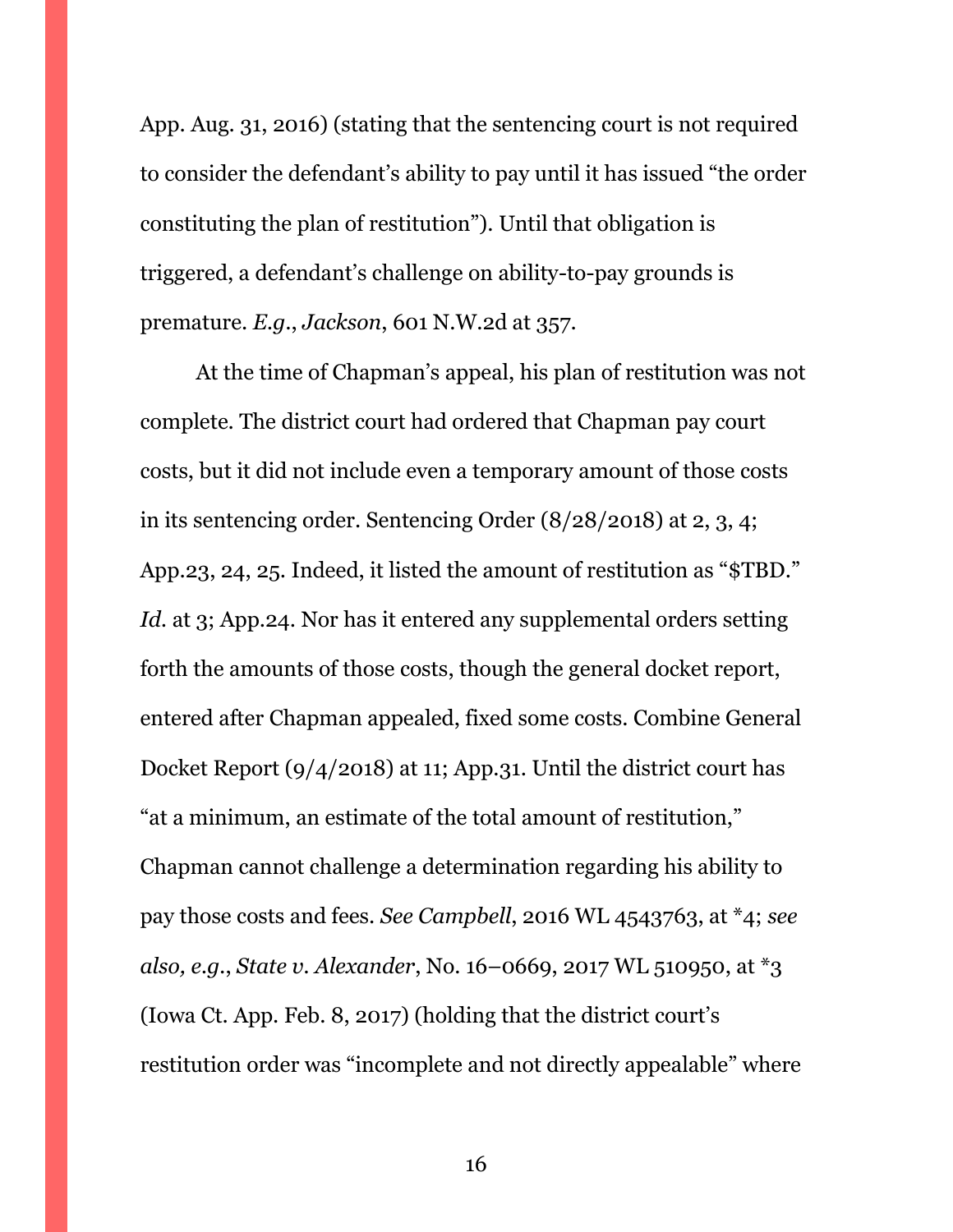the district court had "expressly reserved the amounts to be included in the plan of restitution for a later determination").

Nor is Chapman entitled to directly appeal the district court's reasonable ability to pay finding until he moves under Iowa Code section 910.7 for modification of the plan of restitution or plan of payment, or both. *See State v. Richardson*, 890 N.W.2d 609, 626 (Iowa 2017) (reaffirming *Jackson*'s principle "that ability-to-pay challenges to restitution are premature until the defendant has exhausted the modification remedy afforded by Iowa Code section 910.7"). He has not moved for modification.

Thus, until the district court completes the plan of restitution and Chapman exhausts his remedies under Iowa Code section 910.7, Chapman's claim is not ripe and not directly appealable. *Jackson*, 601 N.W.2d at 357. Because Chapman's restitution claim is not properly before this Court, it must be dismissed. To the extent the district court made a premature decision regarding Chapman's ability to pay, it should be disregarded. *See Campbell*, 2016 WL 4543763, at \*3–4.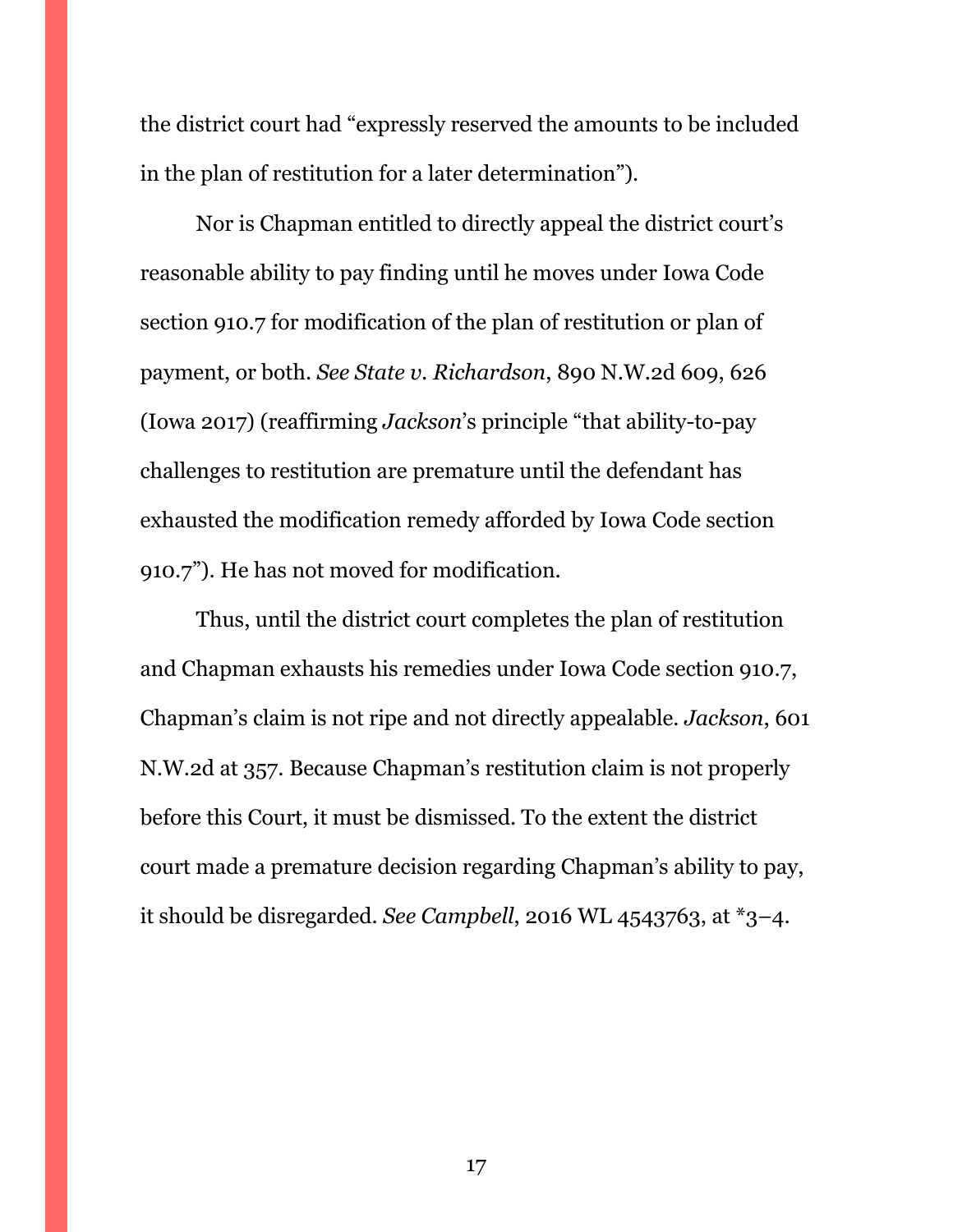# <span id="page-17-0"></span>**IV. There is no discrepancy between the oral pronouncement and written sentence regarding attorney's fees.**

### **Preservation of Error**

"Errors in sentencing … 'may be challenged on direct appeal even in the absence of an objection in the district court.'" *State v. Thacker*, 862 N.W.2d 402, 405 (Iowa 2015) (quoting *State v. Lathrop*, 781 N.W.2d 288, 292–93 (Iowa 2010)).

### **Standard of Review**

This Court reviews sentencing decisions for correction of errors at law. *Letscher*, 888 N.W.2d at 883 (citation omitted). It "will not reverse the decision of the district court absent an abuse of discretion or some defect in the sentencing procedure." *Id.* (quoting *Formaro*, 638 N.W.2d at 724). A sentencing decision "enjoys a strong presumption in its favor." *Jose*, 636 N.W.2d at 41 (Iowa 2001) (citing *Peters*, 525 N.W.2d at 859).

### **Merits**

Chapman says that "a discrepancy exists between the oral sentencing pronouncement and the subsequent written judgment entry regarding reimbursement of legal assistance fees." Chapman Br. at 68 (bolding and capitalization removed). He specifically targets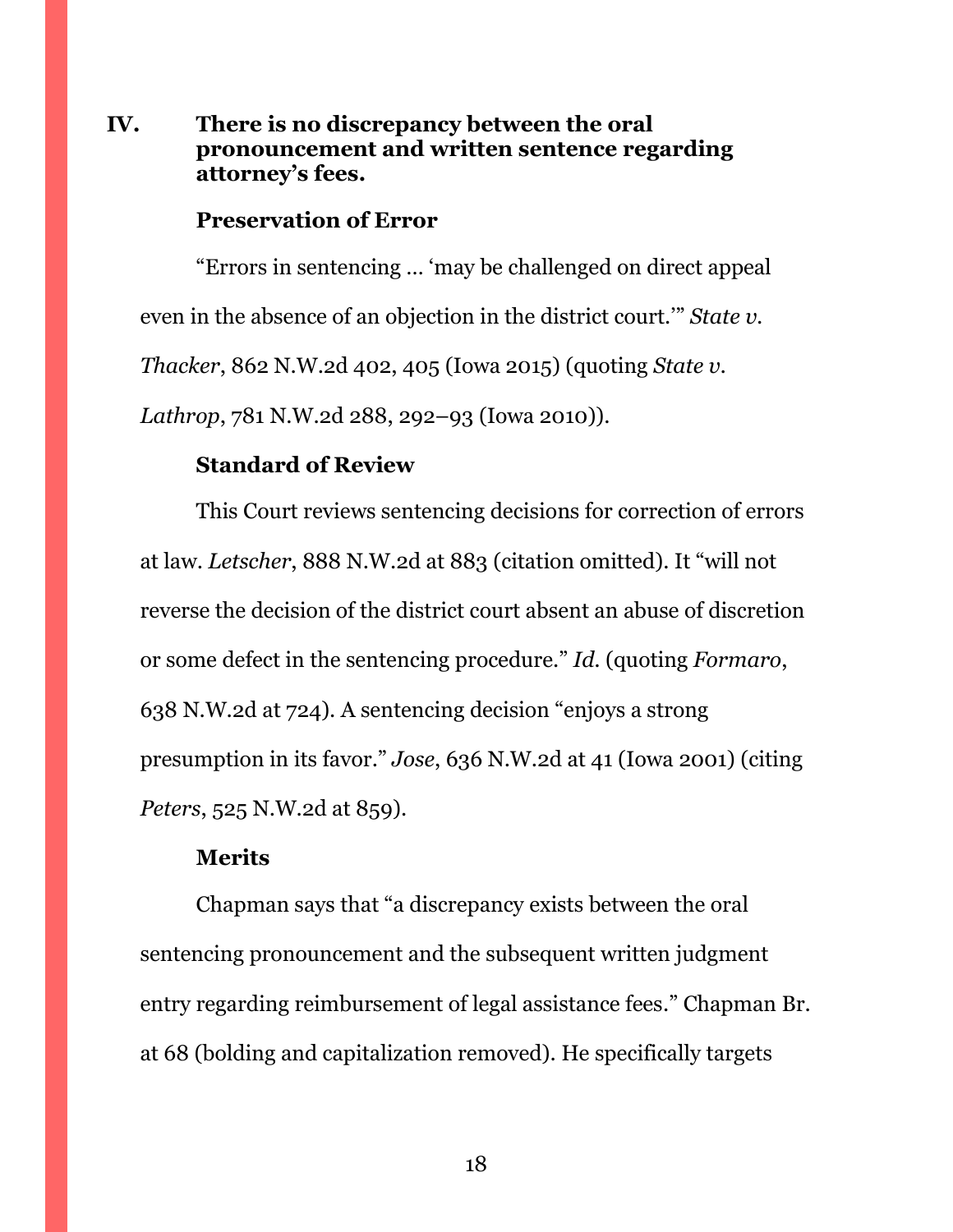attorney's fees. *Id.* at 69, 71. Because there is no conflict, his claim fails.

When a written judgment differs from the oral pronouncement of sentence, "the oral pronouncement … controls," but here there was no conflict. *See State v. Hess*, 533 N.W.2d 525, 528 (Iowa 1995) (citation omitted). After inquiring about attorney's fees at the sentencing hearing, the district court set "the amount at zero." Sentencing Hr'g Tr., 15:21 to 16:15. In the sentencing order, the district court found that Chapman "has the reasonable ability to pay restitution of fees and costs" related to "court appointed legal assistance." Sentencing Order (8/28/2018) at 5; App.26. As it relates to attorney's fees, the court's statement was correct: Chapman could pay nothing, the amount of attorney's fees the court had imposed. Sentencing Hr'g Tr., 16:14–15; Sentencing Order (8/28/2018) at 5; App.26. No order has set an amount of attorney's fees Chapman must pay. *See* Combine General Docket Report (9/4/2018); App.31; Iowa Code § 815.9(4), (5). Because the statements create no conflict, this Court should reject his claim.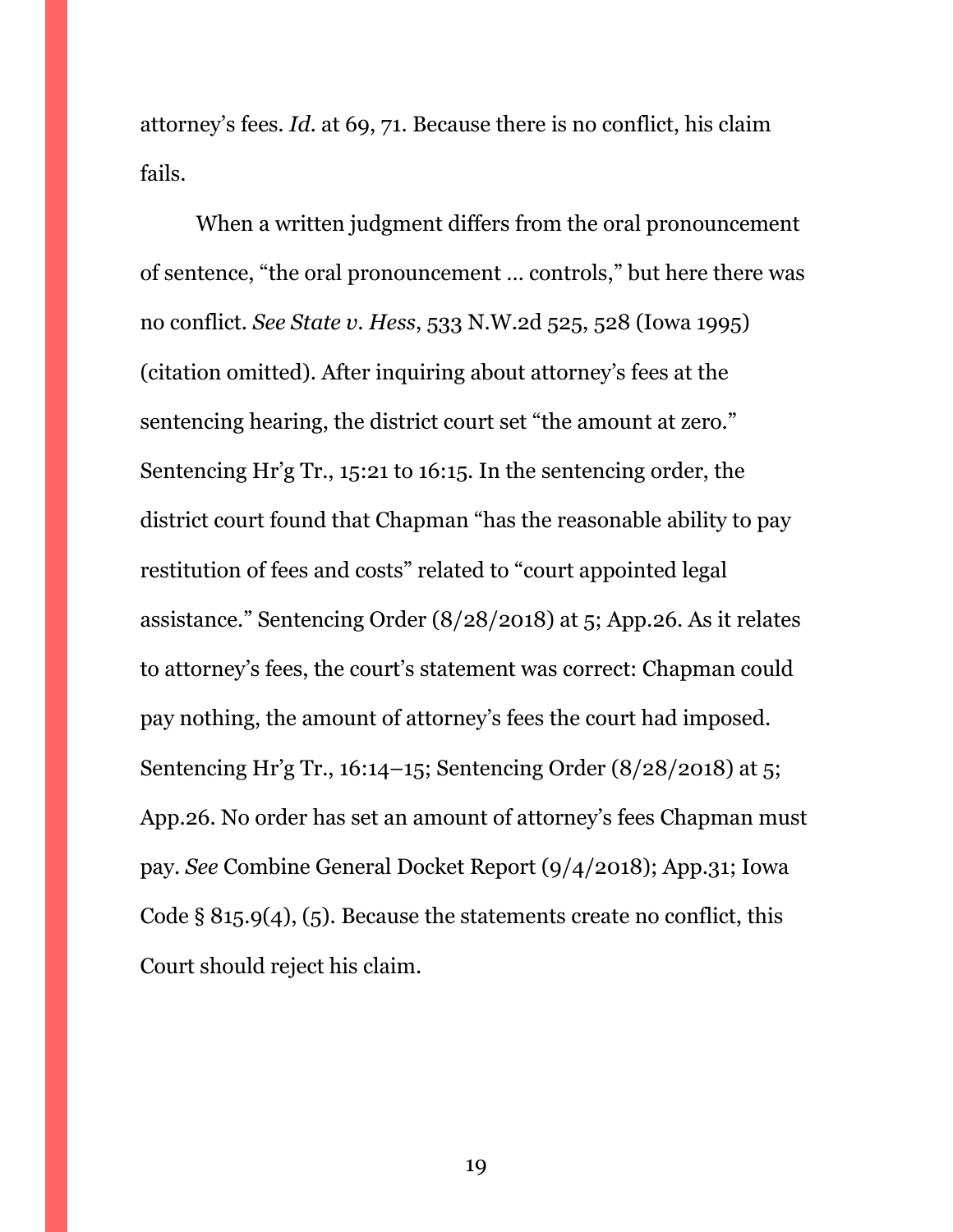### **CONCLUSION**

<span id="page-19-0"></span>For the foregoing reasons, the State respectfully requests that this Court vacate Chapman's 903B.2 special sentence and the lawenforcement-initiative surcharge but affirm the sentence in all other respects.

# **REQUEST FOR NONORAL SUBMISSION**

<span id="page-19-1"></span>This case is appropriate for nonoral submission.

Respectfully submitted,

THOMAS J. MILLER Attorney General of Iowa

 $\frac{3}{4}$ 

**ZACHARY MILLER** Assistant Attorney General Hoover State Office Bldg., 2nd Fl. Des Moines, Iowa 50319 (515) 281-5976 [zachary.miller@ag.iowa.gov](mailto:zachary.miller@ag.iowa.gov)